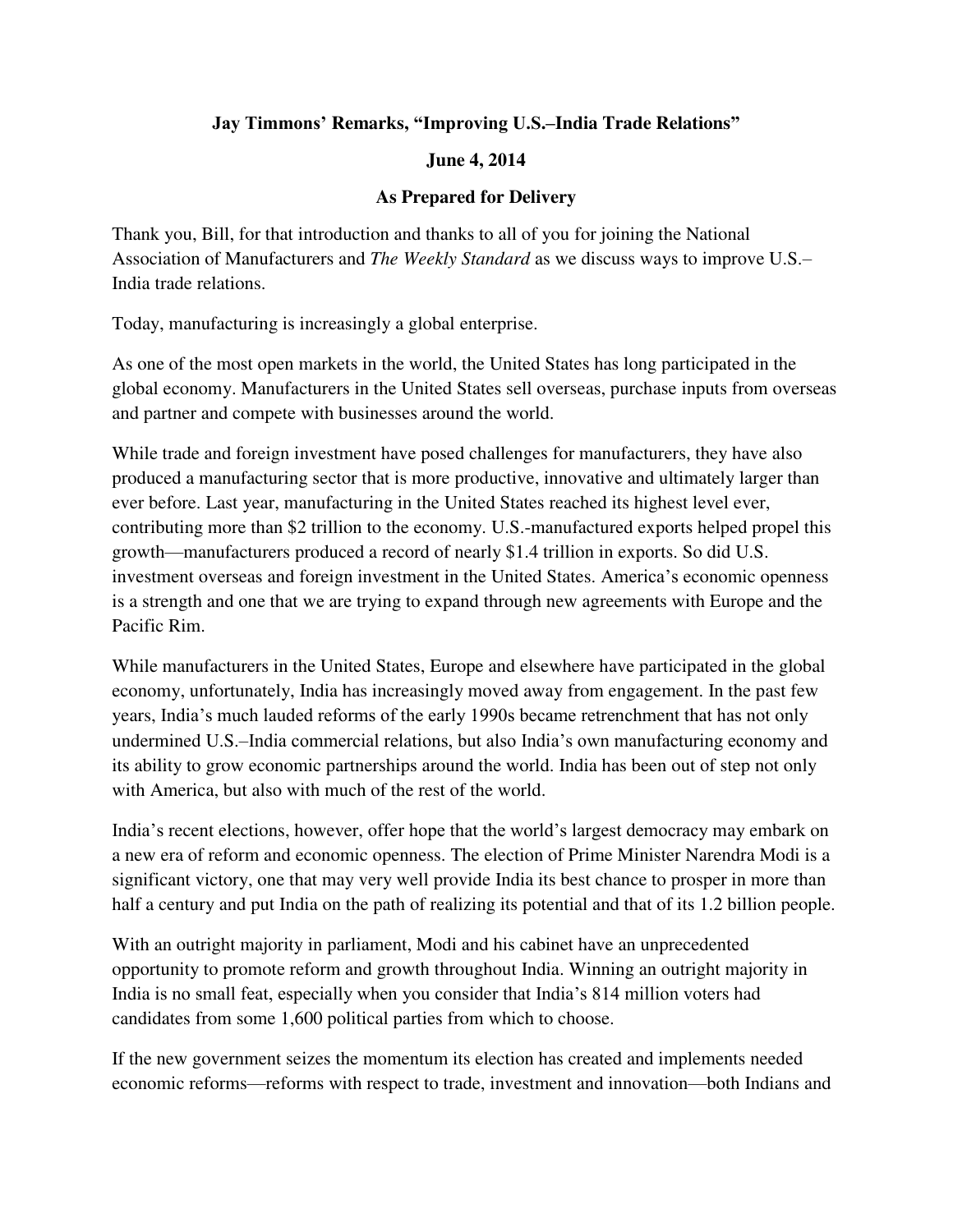Americans will win. Already, Prime Minister Modi has shown his action orientation, issuing a 10-point plan for reform and seeking 100-day agendas from each of his cabinet colleagues.

Manufacturers in the United States are optimistic that we have before us an important opportunity to put the U.S.–India economic relationship back on track.

During his campaign, India's new prime minister focused on the need to grow India's economy, adopt pro-investment reforms to attract business activity and, importantly, limit corruption. In fact, increasing investment in manufacturing is a key component of his agenda.

Manufacturing has raised the standard of living in the United States by producing high-paying jobs that revitalize communities, and the same can be done in India.

Prime Minister Modi's record demonstrates that he understands the importance of attracting investment and promoting business-led economic growth. His tenure as chief minister of the Indian state of Gujarat displayed his concrete and effective perseverance in putting in place policies that fostered economic competition and investment, education and skills development of its workers—all issues we are dealing with here in the United States.

And while much of the new government's focus will be on the domestic economy, Prime Minister Modi's victory is a vital moment for U.S. and Indian leadership to chart a new path forward in our bilateral relationship.

For example, it is critical that we see a serious and timely resumption of constructive economic dialogues between the United States and India. The U.S.–India Trade Policy Forum has not met since 2010. The next meeting needs to take place soon and engage economic leaders from both of our countries. This is a key signal that can easily be undertaken by the Modi government. We and our trading partners around the world will be watching to see if the new Indian government truly wants a more constructive path going forward.

Of course, India and the United States won't see eye to eye on every issue. That's not unusual. It must, however, become normal in the U.S.–India relationship to talk about those differences and work through them, not avoid or ignore them.

If India chooses the path of dialogue, reform and full engagement with the global economy, there are many areas where manufacturers believe that collaboration is possible.

Manufacturers throughout the United States want to see a stronger and more robust Indian economy and to work with businesses in India on a range of issues, from growing innovation and skills to improving participation in global supply chains. By working together on trade, investment and other issues, we can grow both our economies in a fast-paced and globally connected world economy.